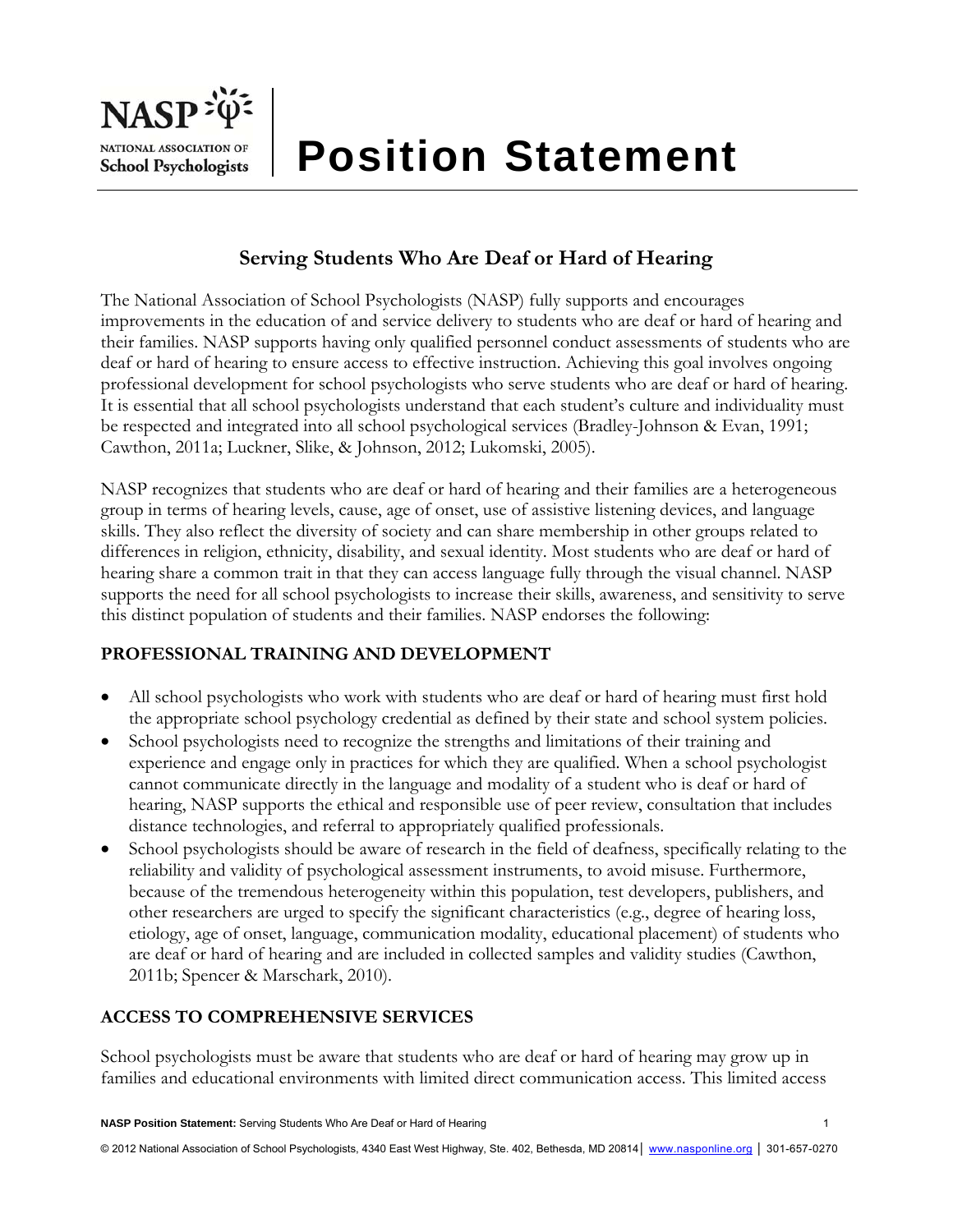can create significant barriers to the full psychological development of these students and may affect the students' ability to function effectively via spoken and written languages. The school psychologist must determine what early opportunities the student may have had or not had that may affect the acquisition of skills necessary for success in an educational or testing situation. For students who are deaf or hard of hearing for whom American Sign Language (ASL) is their primary language, consultation with credentialed ASL signers familiar with educational issues is an essential component of the language assessment process. In addition, access to services should address the following:

- Assessments and other educational support services need to address all domains in the life of the student who is deaf or hard of hearing, including social, emotional, physical, and cognitive development, and should use multiple sources of information for decision making. Due to etiological, neurobiological, and social factors, some students who are deaf or hard of hearing may be at risk for academic, social, or emotional difficulties. A successful educational program should proactively address the needs of these at-risk students and provide school psychological assistance to educators and support personnel working with these populations (Brauer, Braden, Pollard, & Hardy-Braz, 1998; Sattler & Hardy-Braz, 2001).
- School psychologists need to recognize that students who are deaf or hard of hearing may also have physical disabilities, have learning disabilities, or be members of a minority group that creates additional challenges when receiving educational and mental health care within school systems, human service agencies, and society as a whole.
- School psychologists working with students who are deaf or hard of hearing are ethically obligated to ensure that these students have an equal opportunity to develop their personal identity in an environment free from discrimination, harassment, violence, and abuse. To achieve this goal, efforts must be made through education and advocacy to reduce discrimination and ensure access across environments.
- For students who use cochlear implants or hearing aids, the school psychologist, in conjunction with other professionals, should determine how well the student can understand and communicate with these assistive devices and whether an interpreter (e.g., sign language, oral, or cued speech) may also be needed to access the curriculum.
- School psychologists should collaborate with specialists knowledgeable in working with students who are deaf or hard of hearing (e.g., certified teachers of the deaf, speech and language pathologists, audiologists, ASL/deaf studies teachers) to assess how the student can communicate in a variety of settings. A mechanism should be in place to provide ongoing progress monitoring and, when progress is deemed less than adequate, additional assessment and intervention should be provided.

#### **FAMILY INVOLVEMENT**

NASP recognizes that in order for parents to make informed decisions about their child's educational needs, they must have access to nonbiased information concerning available education and mental health services for children who are deaf or hard of hearing. School psychologists should be aware of regional, state, and national resources for information regarding the methodologies, approaches, and philosophies regarding enhancing language development for students who are deaf or hard of hearing. In addition, they should be able to present this information to parents and guardians (Thumann-Prezioso, 2005). School psychologists should encourage parents to be highly involved in their child's educational plan, and to be active, collaborative partners in the educational program. School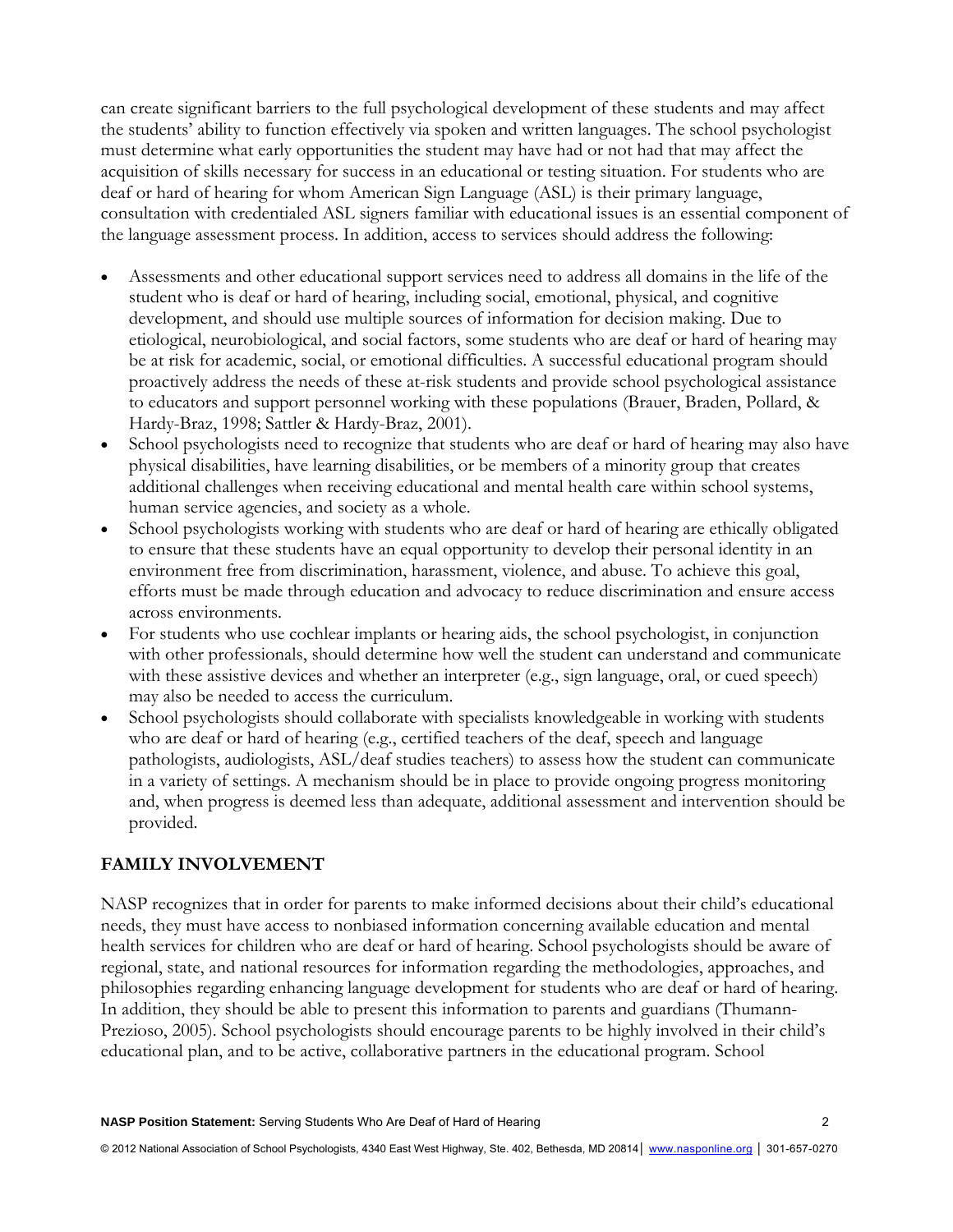psychologists respect the educational choices and interventions that students who are deaf and hard of hearing and their families make.

## **USE OF INTERPRETERS**

In order to ensure the student's right to an evaluation in his or her primary language, a school psychologist proficient in the student's preferred language or communication mode should be utilized. When such a professional is not available, an interpreter should be enlisted as a last resort. Because of the diversity of the communication needs of students who are deaf or hard of hearing, the school psychologist must ensure that the interpreter is qualified to interpret for a specific student and has experience with educational assessments. The school psychologist is responsible for training the interpreter to serve in an ancillary examiner role, and must be able to determine the validity of test data collected (National Association of State Directors of Special Education, 1992).

When using an interpreter is necessary, only Interpreters/Transliterators certified by the Registry of Interpreters for the Deaf (RID), the National Cued Speech Association (NCSA), or the state certifying agency should be utilized. In addition, school psychologists should be familiar with the variety of assistive listening devices such as hearing aids, cochlear implants, or FM loop systems that an individual student may use and ensure that they are in good working order prior to conducting the evaluation.

In lieu of the interpreter/ancillary examiner model, a school psychologist who is not proficient in the primary language of the student is strongly encouraged to refer the assessment to a state outreach program, which may be able to provide a professional qualified to provide assessment services to students who are deaf or hard of hearing.

### **EFFECTIVE INSTRUCTION**

As members of the multidisciplinary evaluation team (MET) and Individualized Education Program (IEP) teams, school psychologists make significant contributions to the development of appropriate educational programs for each student based upon his or her needs. The MET or IEP team for a student who is deaf or hard of hearing should include professionals knowledgeable about the sociological, cultural, medical, clinical, psychological, educational, language, communication modes, and developmental aspects of students who are deaf or hard of hearing (Antia, Jones, Luckner, Kreimeyer, & Reed, 2011; Bowen, 2008). A certified teacher of the deaf should always be part of the team. Efforts to create quality schools for students who are deaf or hard of hearing should include as a minimum:

- ongoing professional development concerning best practices for students who are deaf and hard of hearing;
- reduction or removal of barriers to accessibility (e.g., provision of videophones, closed or open captioned videos, telecommunication devices, visually based alerting systems);
- a variety of direct communication skills for use by students who are deaf and hard of hearing; and
- promotion of a school community that exemplifies attitudes and behaviors that affirm the dignity and rights of all students.

In accordance with IDEA (2004), NASP supports the need for students who are deaf or hard of hearing to have frequent opportunities for direct interaction with peers of similar ages and diverse communication skills. NASP also supports educating students and staff through inservice training

© 2012 National Association of School Psychologists, 4340 East West Highway, Ste. 402, Bethesda, MD 20814 | www.nasponline.org | 301-657-0270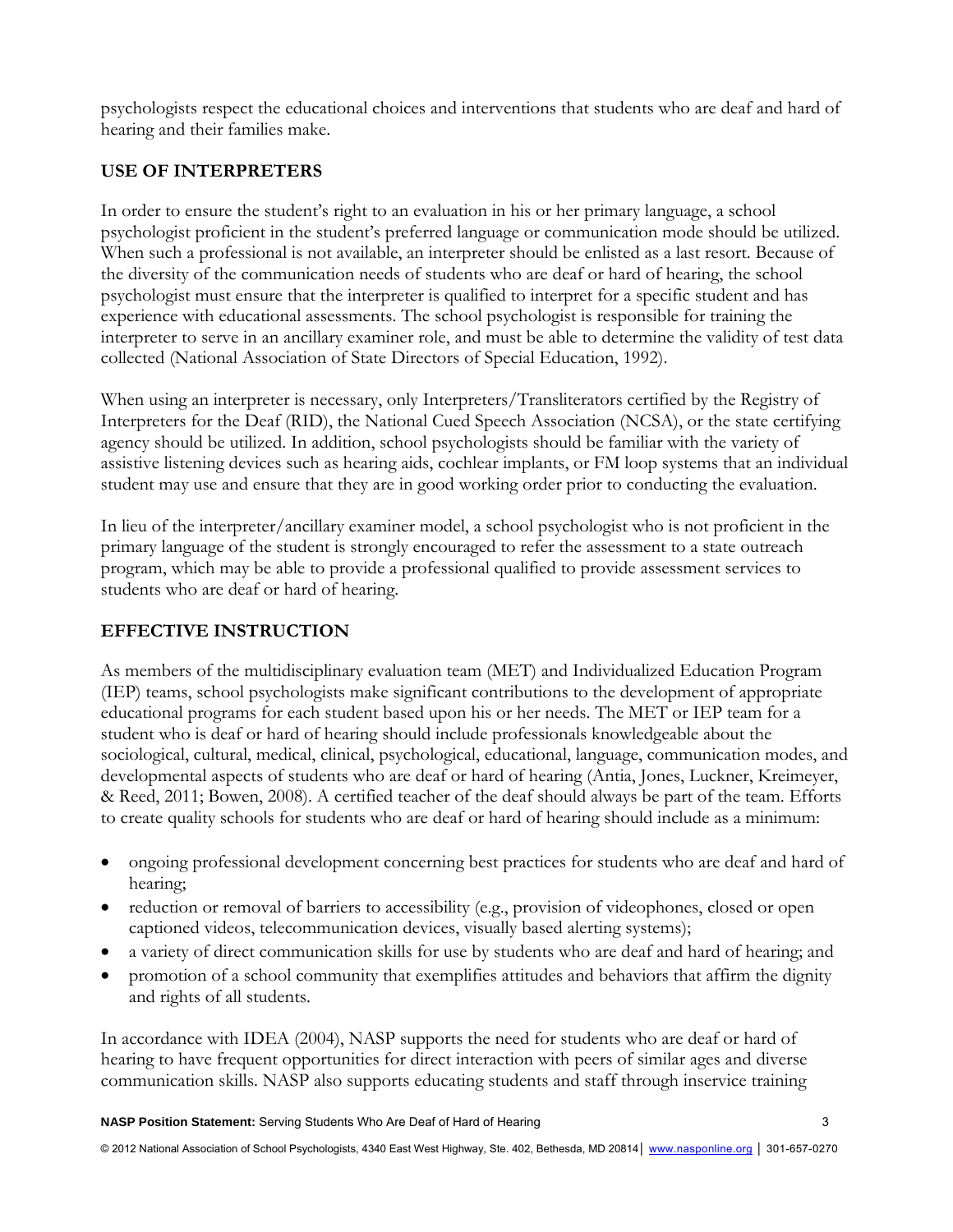regarding the educational experiences and outcomes for these students; relevant research; and appropriate means for meeting their social, emotional, and educational needs.

#### **ROLE OF SCHOOL PSYCHOLOGISTS**

All school psychologists must work collaboratively with other educators and clinicians to address the needs of students who are deaf or hard of hearing and their families. School psychologists can participate in education and advocacy on a number of levels by:

- promoting nondiscrimination policies;
- conducting school-wide inservice training;
- actively addressing discrimination and neglect of student needs;
- sharing information about the diverse needs of students who are deaf or hard of hearing; and
- modeling ethical practices through attitudes, language, and behaviors that are accepting and affirming of deaf and hard of hearing students, their families, and their community in daily interactions with all students and staff.

#### **REFERENCES**

- Antia, S. D., Jones, P., Luckner, J., Kreimeyer, K. H., & Reed, S. (2011). Social outcomes of students who are deaf and hard of hearing in general education classrooms. *Exceptional Children, 77*, 489–504.
- Bowen, S. K. (2008). Coenrollment for students who are deaf or hard of hearing: Friendship patterns and social interactions. *American Annals of the Deaf, 153*, 285–293. doi:10.1353/aad.0.0052
- Bradley-Johnson, S., & Evan, L. (1991). *Psychoeducational assessment of hearing-impaired students.* Austin, TX: Pro-ed.
- Brauer, B. A., Braden, J. P., Pollard, R. Q., & Hardy-Braz, S. T. (1998). Deaf and hard of hearing people. In J. Sandoval, C. L. Frisby, K. F. Geisinger, J. Dowd Scheuneman, & J. Ramos Grenier (Eds.), *Test interpretation and diversity: Achieving equity in assessment* (pp. 297-315). Washington, DC: American Psychological Association.
- Cawthon. S. W. (2011a). Education of deaf and hard of hearing students and accountability reform: Issues for the future. *American Annals of the Deaf, 156*, 424.
- Cawthon, S. W. (2011b). Making decisions about assessment practices for students who are deaf or hard of hearing. *Remedial and Special Education, 32*, 4–21. doi:10.1177/0741932509355950
- Individuals with Disabilities Education Act (2004). Public Law 108-446.
- Luckner, J. L., Slike, S. B., & Johnson, H. (2012). Helping students who are deaf or hard of hearing succeed. *Teaching Exceptional Children, 44*(4), 58.
- Lukomski, J. (2005). Best practices in program planning for children who are deaf and hard-of-hearing. In A. Thomas & J. Grimes (Eds.), *Best Practices in School Psychology IV* (pp. 1394–1403). Bethesda, MD: National Association of School Psychologists.
- National Association of State Directors of Special Education. (1992). *Deaf and hard of hearing students educational service guidelines.*
- Sattler, J., & Hardy-Braz, S. (2001). Assessment of children with hearing impairments. In J. Sattler (Ed.). *Assessment of children: Behavioral and clinical applications* (4th ed.; pp. 377–389). San Diego, CA: Sattler Publishing.

© 2012 National Association of School Psychologists, 4340 East West Highway, Ste. 402, Bethesda, MD 20814 | www.nasponline.org | 301-657-0270